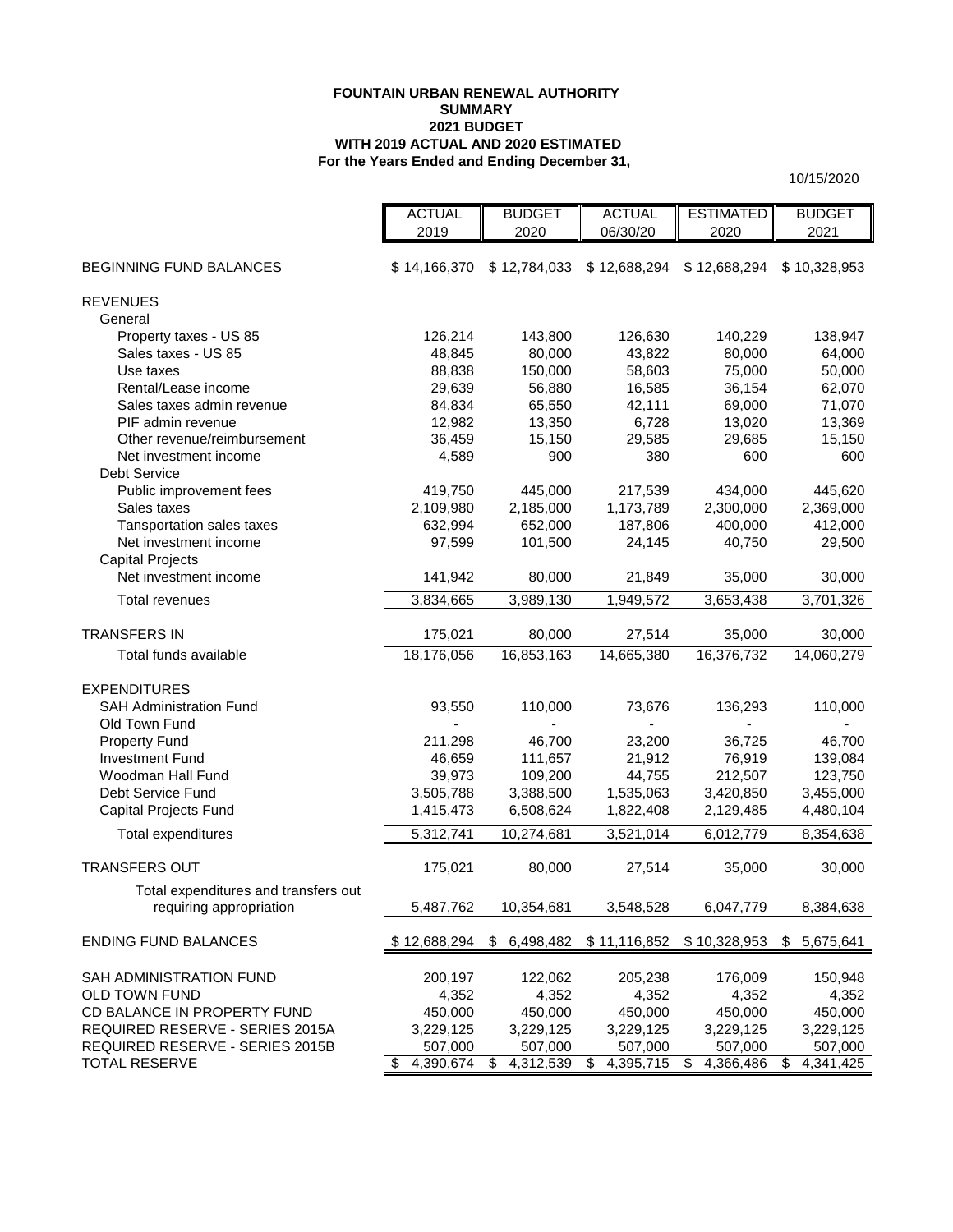### **FOUNTAIN URBAN RENEWAL AUTHORITY PROPERTY TAX SUMMARY INFORMATION For the Years Ended and Ending December 31, US HIGHWAY 85 PROJECT AREA**

|                                           |    | <b>ACTUAL</b> |     | <b>BUDGET</b> |     | <b>ACTUAL</b> |     | <b>ESTIMATED</b> |    | <b>BUDGET</b> |
|-------------------------------------------|----|---------------|-----|---------------|-----|---------------|-----|------------------|----|---------------|
|                                           |    | 2019          |     | 2020          |     | 06/30/19      |     | 2020             |    | 2021          |
|                                           |    |               |     |               |     |               |     |                  |    |               |
| ASSESSED VALUATION                        |    |               |     |               |     |               |     |                  |    |               |
| <b>TIF Increment</b>                      |    | \$2,078,370   |     | \$2,370,700   |     | \$2,370,700   |     | \$2,361,433      |    | \$2,339,840   |
| <b>Total TIF Certified Assessed Value</b> |    | \$ 2,078,370  |     | \$2,370,700   |     | \$2,370,700   |     | \$2,361,433      |    | \$2,339,840   |
|                                           |    |               |     |               |     |               |     |                  |    |               |
| <b>MILL LEVY</b>                          |    |               |     |               |     |               |     |                  |    |               |
| General                                   |    | 60.657        |     | 60.657        |     | 60.657        |     | 59.383           |    | 59.383        |
| Total mill levy                           |    | 60.657        |     | 60.657        |     | 60.657        |     | 59.383           |    | 59.383        |
|                                           |    |               |     |               |     |               |     |                  |    |               |
| PROPERTY TAXES                            |    |               |     |               |     |               |     |                  |    |               |
| General                                   | \$ | 126,068       | \$. | 143,800       | \$. | 143,800       | \$. | 140,229          | -S | 138,947       |
| Levied property taxes                     |    | 126,068       |     | 143,800       |     | 143,800       |     | 140,229          |    | 138,947       |
| Adjustments to actual/rounding            |    | 146           |     |               |     | (17, 170)     |     |                  |    |               |
|                                           |    |               |     |               |     |               |     |                  |    |               |
| Budgeted property taxes                   | S. | 126,214       | \$  | 143,800       | \$  | 126,630       | \$  | 140,229          | \$ | 138,947       |
| <b>BUDGETED PROPERTY TAXES</b>            |    |               |     |               |     |               |     |                  |    |               |
| General                                   | \$ | 126,214       | \$  | 143,800       | S   | 126,630       | S   | 140,229          | S  | 138,947       |
|                                           | \$ | 126,214       | S   | 143,800       | S   | 126,630       | S   | 140,229          | S  | 138,947       |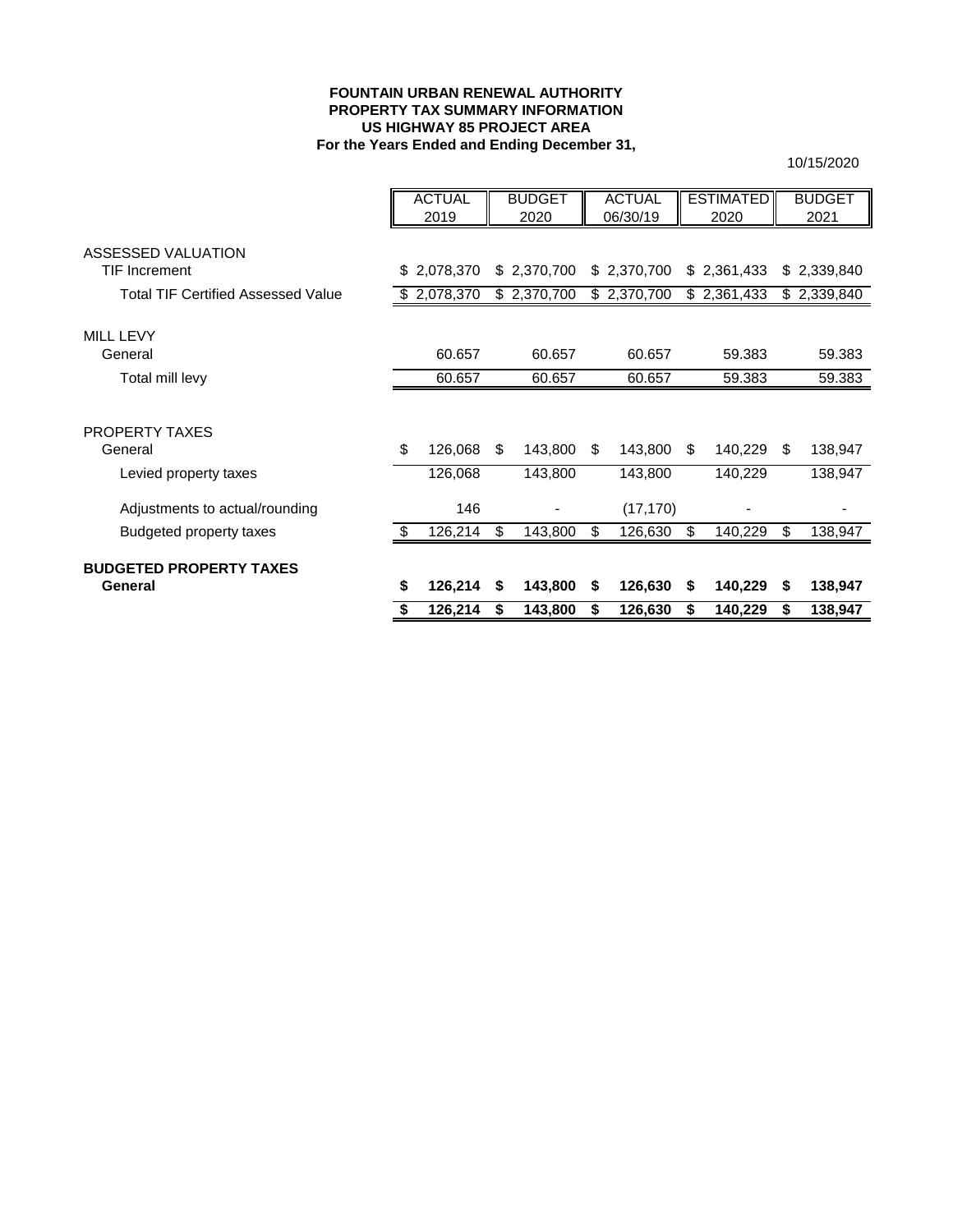## **FOUNTAIN URBAN RENEWAL AUTHORITY PROPERTY TAX SUMMARY INFORMATION CHARTER OAKS PROJECT AREA For the Years Ended and Ending December 31,**

|                                            |    | <b>ACTUAL</b> | <b>BUDGET</b> | <b>ACTUAL</b> | <b>ESTIMATED</b> |      | <b>BUDGET</b> |
|--------------------------------------------|----|---------------|---------------|---------------|------------------|------|---------------|
|                                            |    | 2019          | 2020          | 06/30/20      | 2020             | 2021 |               |
| ASSESSED VALUATION<br><b>TIF Increment</b> | \$ |               | \$            | \$            | \$               | \$   |               |
| <b>Total TIF Certified Assessed Value</b>  |    |               | \$            | \$            | \$               | \$   |               |
| MILL LEVY<br>General                       |    |               |               |               |                  |      |               |
| Total mill levy                            |    |               |               |               |                  |      |               |
| PROPERTY TAXES<br>General                  | \$ |               | \$            | \$            | \$               | \$   |               |
| Levied property taxes                      |    |               |               |               |                  |      |               |
| <b>Budgeted property taxes</b>             | -S |               | \$            | \$            | \$               | \$   |               |
| <b>BUDGETED PROPERTY TAXES</b><br>General  |    |               |               |               |                  |      |               |
|                                            |    |               |               | \$            |                  | \$   |               |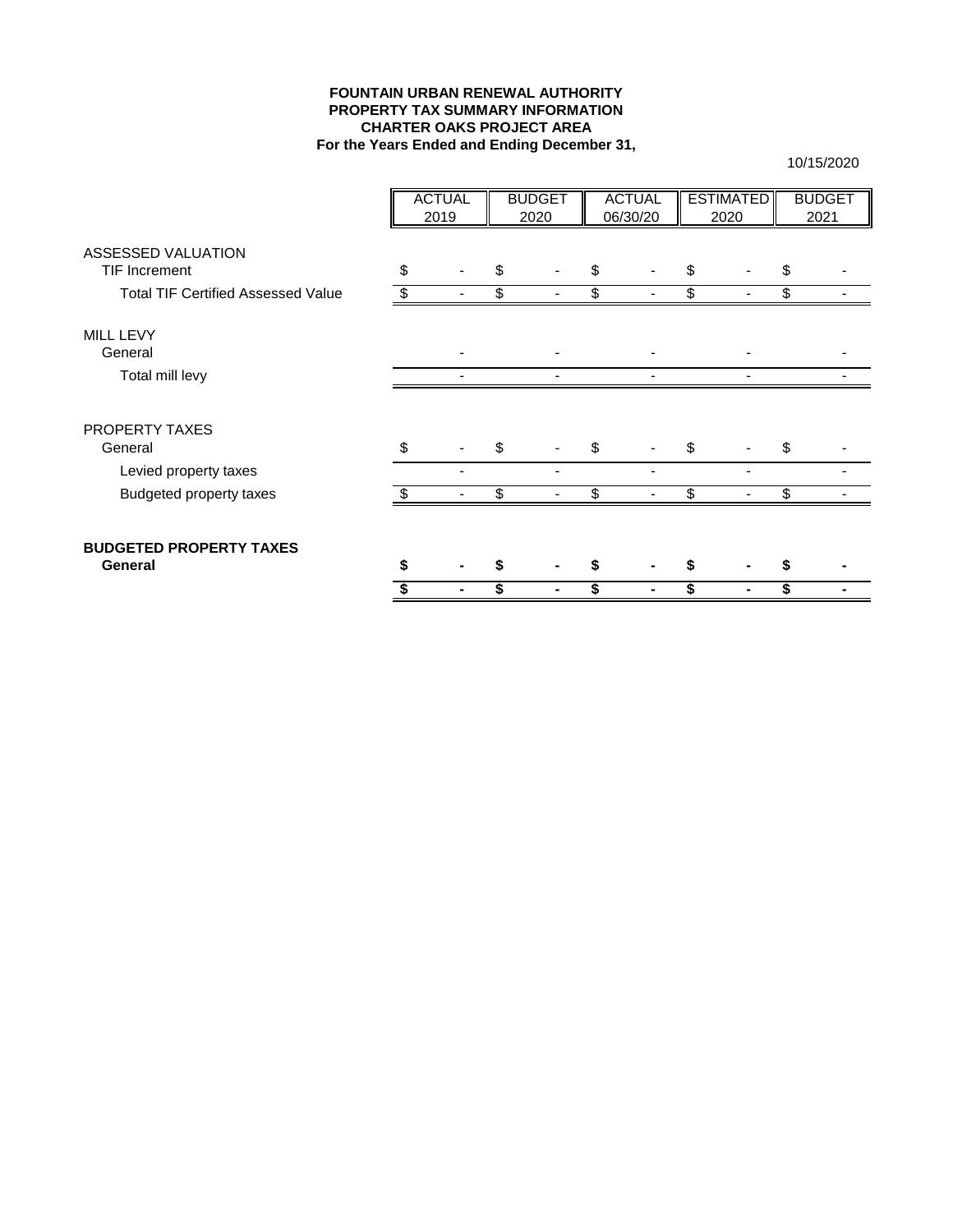## **FOUNTAIN URBAN RENEWAL AUTHORITY PROPERTY TAX SUMMARY INFORMATION BANDLEY PROJECT AREA For the Years Ended and Ending December 31,**

|                                            | <b>ACTUAL</b><br>2019 | <b>BUDGET</b><br>2020 | <b>ACTUAL</b><br>06/30/20 |     | <b>ESTIMATED</b><br>2020 |    | <b>BUDGET</b><br>2021 |
|--------------------------------------------|-----------------------|-----------------------|---------------------------|-----|--------------------------|----|-----------------------|
|                                            |                       |                       |                           |     |                          |    |                       |
| ASSESSED VALUATION<br><b>TIF Increment</b> | \$                    | \$                    | \$                        | \$  |                          | \$ |                       |
|                                            |                       |                       |                           |     |                          |    |                       |
| <b>Total TIF Certified Assessed Value</b>  |                       | \$                    | \$                        | \$  |                          | \$ |                       |
| MILL LEVY                                  |                       |                       |                           |     |                          |    |                       |
| General                                    |                       |                       |                           |     |                          |    |                       |
| Total mill levy                            |                       |                       |                           |     |                          |    |                       |
| <b>PROPERTY TAXES</b><br>General           | \$                    | \$                    | \$                        | S   |                          | S  |                       |
| Levied property taxes                      |                       |                       |                           |     |                          |    |                       |
| <b>Budgeted property taxes</b>             |                       | \$                    | \$                        | \$. |                          | \$ |                       |
| <b>BUDGETED PROPERTY TAXES</b><br>General  |                       |                       |                           |     |                          |    |                       |
|                                            |                       |                       | \$                        |     |                          | \$ |                       |
|                                            |                       |                       |                           |     |                          |    |                       |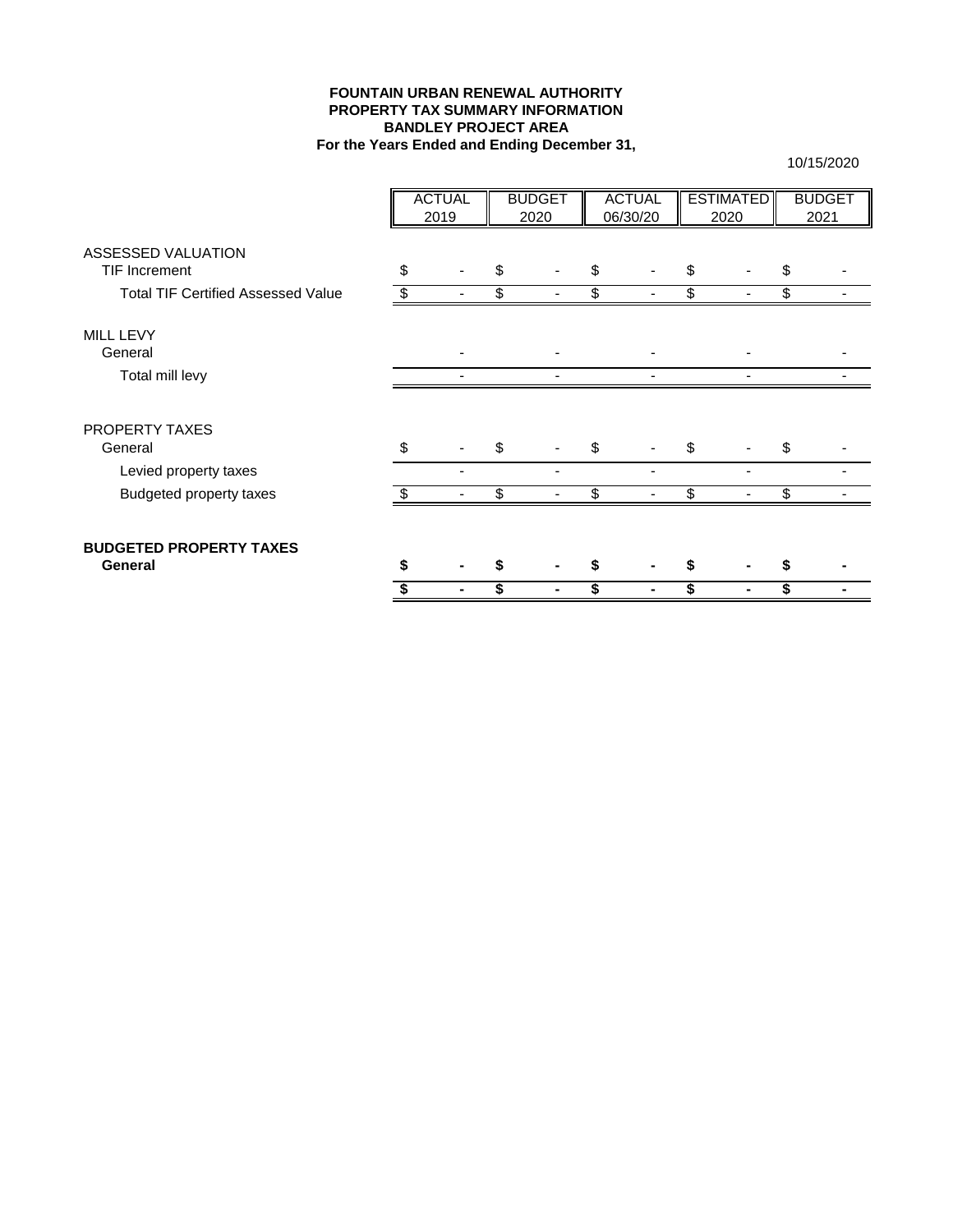### **For the Years Ended and Ending December 31, FOUNTAIN URBAN RENEWAL AUTHORITY GENERAL FUND - SUMMARY 2021 BUDGET WITH 2019 ACTUAL AND 2020 ESTIMATED**

|                                | <b>ACTUAL</b> | <b>BUDGET</b> | <b>ACTUAL</b> | <b>ESTIMATED</b> | <b>BUDGET</b> |
|--------------------------------|---------------|---------------|---------------|------------------|---------------|
|                                | 2019          | 2020          | 06/30/20      | 2020             | 2021          |
| <b>BEGINNING FUND BALANCES</b> | \$<br>882,517 | 860,493<br>\$ | \$<br>892,991 | \$<br>892,991    | S<br>874,235  |
| <b>REVENUES</b>                |               |               |               |                  |               |
| Property taxes - US 85         | 126,214       | 143,800       | 126,630       | 140,229          | 138,947       |
| Sales taxes - US 85            | 48,845        | 80,000        | 43,822        | 80,000           | 64,000        |
| Use taxes                      | 88,838        | 150,000       | 58,603        | 75,000           | 50,000        |
| Rental/Lease income            | 29,639        | 56,880        | 16,585        | 36.154           | 62,070        |
| Sales taxes admin revenue      | 84,834        | 65,550        | 42,111        | 69,000           | 71,070        |
| PIF admin revenue              | 12,982        | 13,350        | 6,728         | 13.020           | 13,369        |
| Other revenue/reimbursement    | 36,459        | 15,150        | 29,585        | 29,685           | 15,150        |
| Net investment income          | 4,589         | 900           | 380           | 600              | 600           |
| Total revenues                 | 432,400       | 525,630       | 324,444       | 443,688          | 415,206       |
| Total funds available          | 1,314,917     | 1,386,123     | 1,217,435     | 1,336,679        | 1.289.441     |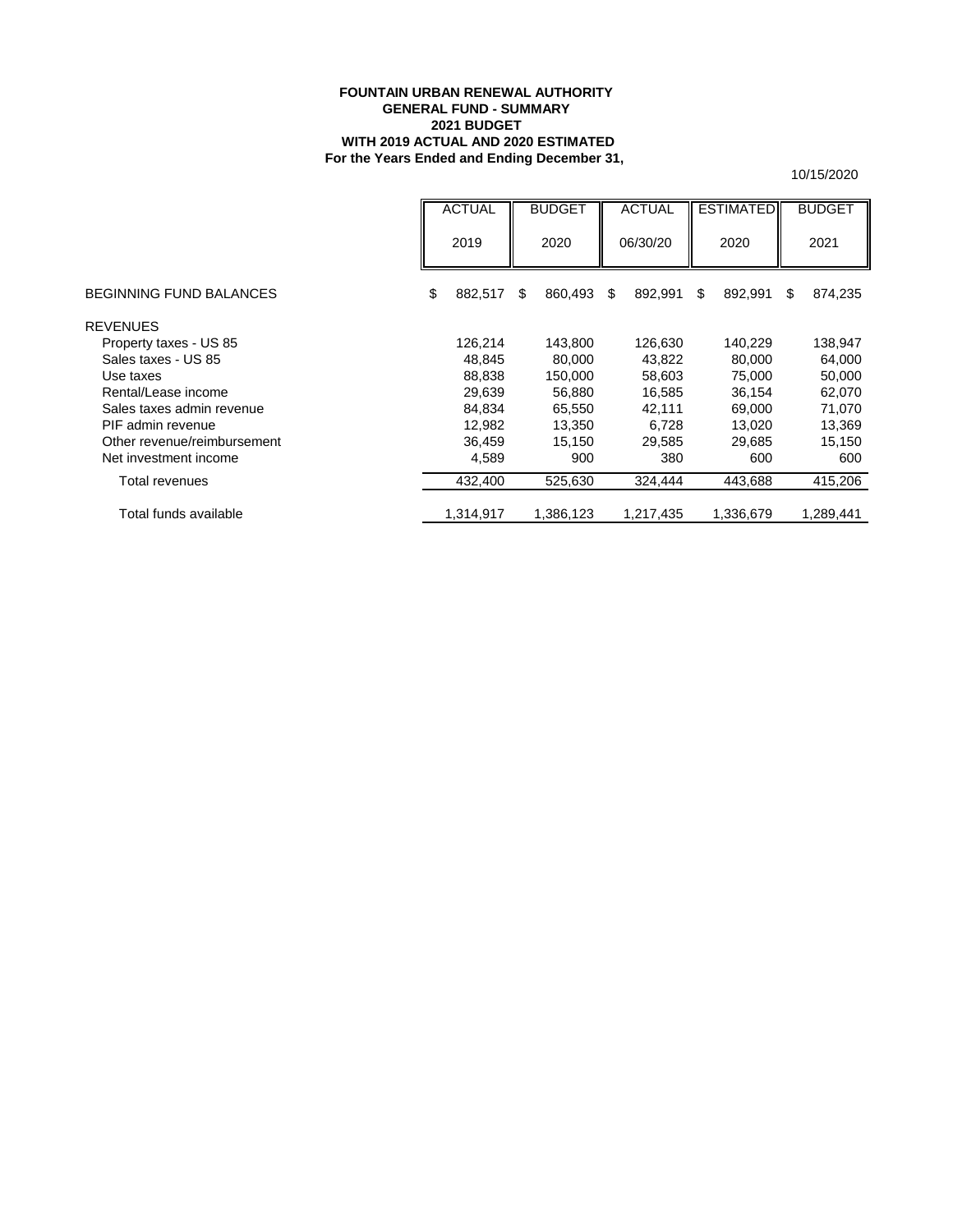#### **FOUNTAIN URBAN RENEWAL AUTHORITY GENERAL FUND - SUMMARY 2021 BUDGET WITH 2019 ACTUAL AND 2020 ESTIMATED For the Years Ended and Ending December 31,**

|                                           | <b>ACTUAL</b>            |     | <b>BUDGET</b>                | <b>ACTUAL</b>                | <b>ESTIMATED</b>         |     | <b>BUDGET</b>            |
|-------------------------------------------|--------------------------|-----|------------------------------|------------------------------|--------------------------|-----|--------------------------|
|                                           | 2019                     |     | 2020                         | 06/30/20                     | 2020                     |     | 2021                     |
|                                           |                          |     |                              |                              |                          |     |                          |
| <b>EXPENDITURES</b>                       |                          |     |                              |                              |                          |     |                          |
| <b>SAH Administration Fund</b>            |                          |     |                              |                              |                          |     |                          |
| Accounting                                | 53,115                   |     | 60,000                       | 32,904                       | 60,000                   |     | 60,000                   |
| Audit                                     | 7,500                    |     | 7,500                        |                              | 7,500                    |     | 7,500                    |
| Legal                                     | 9,600                    |     | 15,000                       | 5,550                        | 15,000                   |     | 15,000                   |
| Miscellaneous                             |                          |     | 870                          |                              | ÷,                       |     | 566                      |
| Other professional services               |                          |     | 3,000                        | 30,163                       | 30,163                   |     | 3,000                    |
| <b>PIF</b> collections                    | 9,835                    |     | 10,130                       | 5,059                        | 10,130                   |     | 10,434                   |
| <b>Trustee fees</b>                       | 13,500                   |     | 13,500                       |                              | 13,500                   |     | 13,500                   |
| <b>Investment Fund</b>                    |                          |     |                              |                              |                          |     |                          |
| Accounting                                | 18,137                   |     | 25,000                       | 7,807                        | 25,000                   |     | 25,000                   |
| Bank fees                                 | 238                      |     | 500                          | 228                          | 500                      |     | 500                      |
| Contingency                               |                          |     | 5,000                        |                              |                          |     | 5,000                    |
| County Treasurer's fees                   | 1,894                    |     | 2,157                        | 1,907                        | 2,103                    |     | 2,084                    |
| Legal                                     | 9,370                    |     | 55,000                       | $\blacksquare$               | 25,000                   |     | 80,000                   |
| Insurance and bonds                       | 5,315                    |     | 4,500                        | 4,191                        | 4,191                    |     | 4,500                    |
| Miscellaneous                             | 462                      |     | 500                          | 1,125                        | 1,125                    |     | 500                      |
| Other professional services               | 431                      |     | 4,000                        | 2,698                        | 4,000                    |     | 4,000                    |
| <b>Best and Brightest</b>                 | 10,812                   |     | 15,000                       | 3,956                        | 15,000                   |     | 17,500                   |
| <b>Property Fund</b>                      |                          |     |                              |                              |                          |     |                          |
| RBD loan interest                         |                          |     | 3,200                        | 3,200                        | 3,200                    |     | 3,200                    |
| Line of credit - interest                 | 12,001                   |     | 11,000                       | 6,517                        | 11,000                   |     | 11,000                   |
| CHFA loan interest                        | 16,210                   |     | 16,800                       | 12,008                       | 16,800                   |     | 16,800                   |
| Property repair and maintenance           | $\overline{\phantom{a}}$ |     | 2,500                        | 1,450                        | 2,500                    |     | 2,500                    |
| Property R&M - Illinois                   | 163,670                  |     | $\qquad \qquad \blacksquare$ | $\qquad \qquad \blacksquare$ | $\overline{\phantom{a}}$ |     | $\overline{\phantom{a}}$ |
| Utility (gas, water, trash)               | 13,865                   |     |                              | ٠                            |                          |     |                          |
| Contingency                               | 1,276                    |     | 10,000                       | 25                           | 25                       |     | 10,000                   |
| BNSF/City - parking lease                 | 4,276                    |     | 3,200                        |                              | 3,200                    |     | 3,200                    |
| Woodman Hall Fund                         |                          |     |                              |                              |                          |     |                          |
| Miscellaneous                             | 45                       |     | 500                          | 121                          | 500                      |     | 1,500                    |
| Property R&M - Woodman Hall (Residential) | 2,199                    |     | 3,000                        | 8,100                        | 10,000                   |     | 3,000                    |
| Woodman Hall loan interest                | 16,348                   |     | 15,000                       | 7,036                        | 15,000                   |     | 15,000                   |
| Woodman Hall loan principal               | 6,882                    |     | 8,500                        | 4,389                        | 8,500                    |     | 8,500                    |
| Property management - Woodman Hall        | 1,985                    |     | 2,200                        | 450                          | 1,500                    |     | 2,750                    |
| <b>Utilities</b>                          |                          |     | 5,000                        | 4,246                        | 8,000                    |     | 8,000                    |
| Woodman Hall Ground Floor Renovation      | 12,514                   |     | 75,000                       | 20,413                       | 25,413                   |     | 85,000                   |
| Woodman Hall Stair Egress Upgrade         |                          |     | ÷.                           |                              | 143,594                  |     |                          |
| Total expenditures                        | 391,480                  |     | 377,557                      | 163,543                      | 462.444                  |     | 419,534                  |
|                                           |                          |     |                              |                              |                          |     |                          |
| <b>TRANSFERS OUT</b>                      |                          |     |                              |                              |                          |     |                          |
| Capital Projects Fund                     | 30,446                   |     | $\qquad \qquad \blacksquare$ | $\overline{a}$               |                          |     |                          |
| Total transfers out                       | 30,446                   |     | $\blacksquare$               | $\blacksquare$               | $\blacksquare$           |     |                          |
| Total expenditures and transfers out      |                          |     |                              |                              |                          |     |                          |
| requiring appropriation                   | 421,926                  |     | 377,557                      | 163,543                      | 462,444                  |     | 419,534                  |
|                                           |                          |     |                              |                              |                          |     |                          |
| <b>ENDING FUND BALANCES</b>               | \$<br>892,991            |     | \$1,008,566                  | $$1,053,892$ \$              | 874,235                  | -\$ | 869,907                  |
| SAH ADMINISTRATION FUND                   | 200,197                  |     | 122,062                      | 205,238                      | 176,009                  |     | 150,948                  |
| <b>OLD TOWN FUND</b>                      | 4,352                    |     | 4,352                        | 4,352                        | 4,352                    |     | 4,352                    |
| CD BALANCE IN PROPERTY FUND               | 450,000                  |     | 450,000                      | 450,000                      | 450,000                  |     | 450,000                  |
| <b>TOTAL RESERVE</b>                      | \$<br>654,549            | -\$ | 576,414 \$                   | 659,590                      | \$<br>630,361            | \$  | 605,300                  |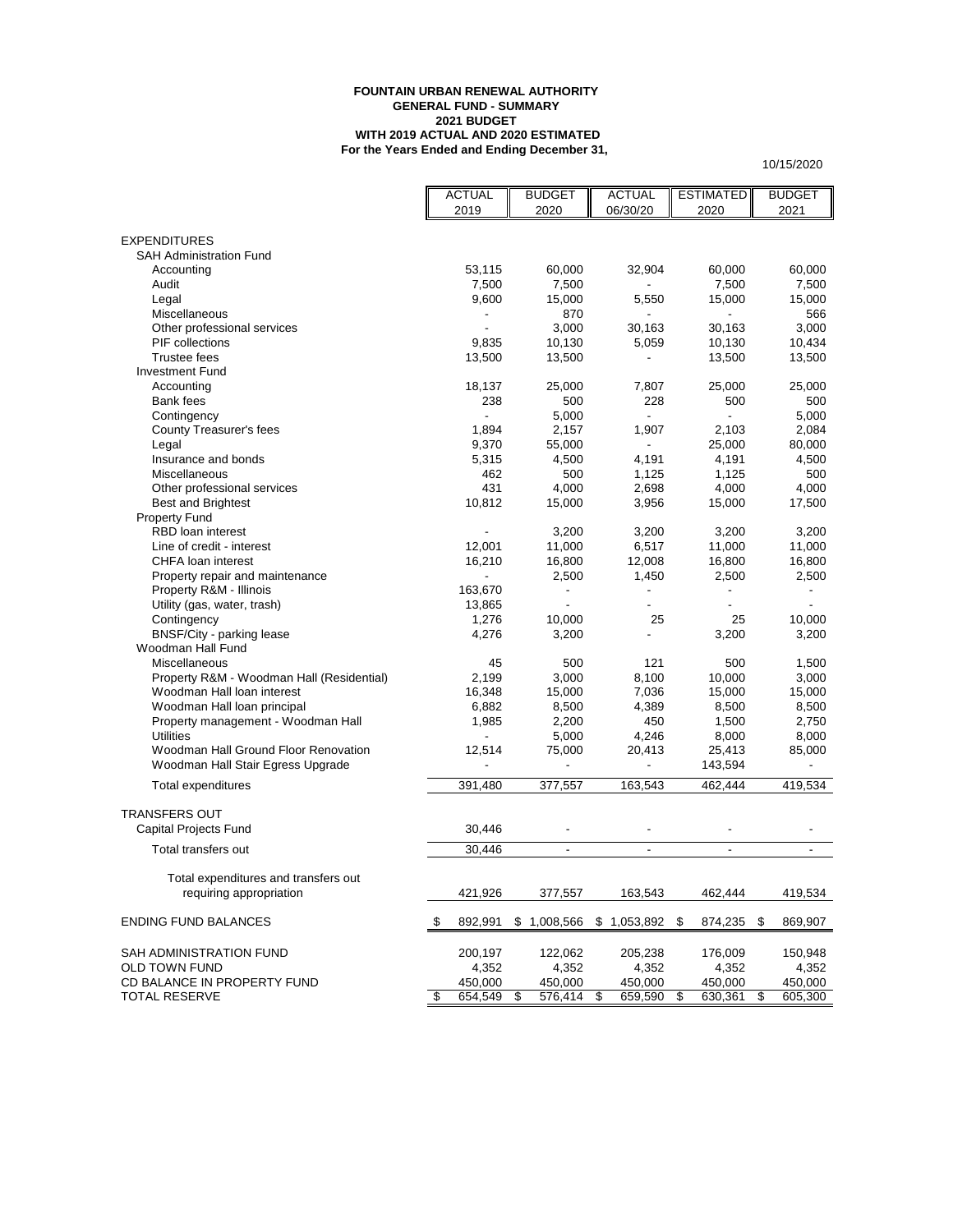### **For the Years Ended and Ending December 31, FOUNTAIN URBAN RENEWAL AUTHORITY GENERAL FUND DETAILS 2021 BUDGET WITH 2019 ACTUAL AND 2020 ESTIMATED SAH - ADMINISTRATION FUND**

|                                                                 | <b>ACTUAL</b><br>2019 | <b>BUDGET</b><br>2020    | <b>ACTUAL</b><br>06/30/20 | <b>ESTIMATED</b><br>2020 |    | <b>BUDGET</b><br>2021 |
|-----------------------------------------------------------------|-----------------------|--------------------------|---------------------------|--------------------------|----|-----------------------|
| <b>BEGINNING FUND BALANCES</b>                                  | \$<br>195,296         | \$<br>152,362            | \$<br>200,197             | \$<br>200,197            | S  | 176,009               |
| <b>REVENUES</b>                                                 |                       |                          |                           |                          |    |                       |
| Sales taxes admin revenue                                       | 84,834                | 65,550                   | 42,111                    | 69,000                   |    | 71.070                |
| PIF admin revenue                                               | 12,982                | 13,350                   | 6,728                     | 13,020                   |    | 13,369                |
| Other revenue/reimbursement                                     | 29,800                |                          | 29,485                    | 29,485                   |    |                       |
| Net investment income                                           | 1,281                 | 800                      | 393                       | 600                      |    | 500                   |
| <b>Total revenues</b>                                           | 128,897               | 79,700                   | 78,717                    | 112,105                  |    | 84,939                |
| Total funds available                                           | 324,193               | 232,062                  | 278,914                   | 312,302                  |    | 260,948               |
| <b>EXPENDITURES</b>                                             |                       |                          |                           |                          |    |                       |
| Accounting                                                      | 53,115                | 60,000                   | 32,904                    | 60,000                   |    | 60,000                |
| Auditing                                                        | 7,500                 | 7,500                    |                           | 7,500                    |    | 7,500                 |
| Legal services                                                  | 9,600                 | 15,000                   | 5,550                     | 15,000                   |    | 15,000                |
| Miscellaneous                                                   |                       | 870                      |                           |                          |    | 566                   |
| Other professional services                                     |                       | 3,000                    | 30,163                    | 30,163                   |    | 3,000                 |
| PIF collections                                                 | 9,835                 | 10,130                   | 5,059                     | 10,130                   |    | 10,434                |
| <b>Trustee fees</b>                                             | 13,500                | 13,500                   |                           | 13,500                   |    | 13,500                |
| Total expenditures                                              | 93,550                | 110,000                  | 73,676                    | 136,293                  |    | 110,000               |
| <b>TRANSFERS OUT</b>                                            |                       |                          |                           |                          |    |                       |
| Transfers to other fund - Capital Projects Fund                 | 30,446                |                          |                           |                          |    |                       |
| Total transfers out                                             | 30,446                | $\overline{\phantom{a}}$ | $\overline{\phantom{a}}$  | $\blacksquare$           |    |                       |
| Total expenditures and transfers out<br>requiring appropriation | 123,996               | 110,000                  | 73,676                    | 136,293                  |    | 110,000               |
| <b>ENDING FUND BALANCES</b>                                     | \$<br>200,197         | \$<br>122,062            | \$<br>205,238             | \$<br>176,009            | S. | 150,948               |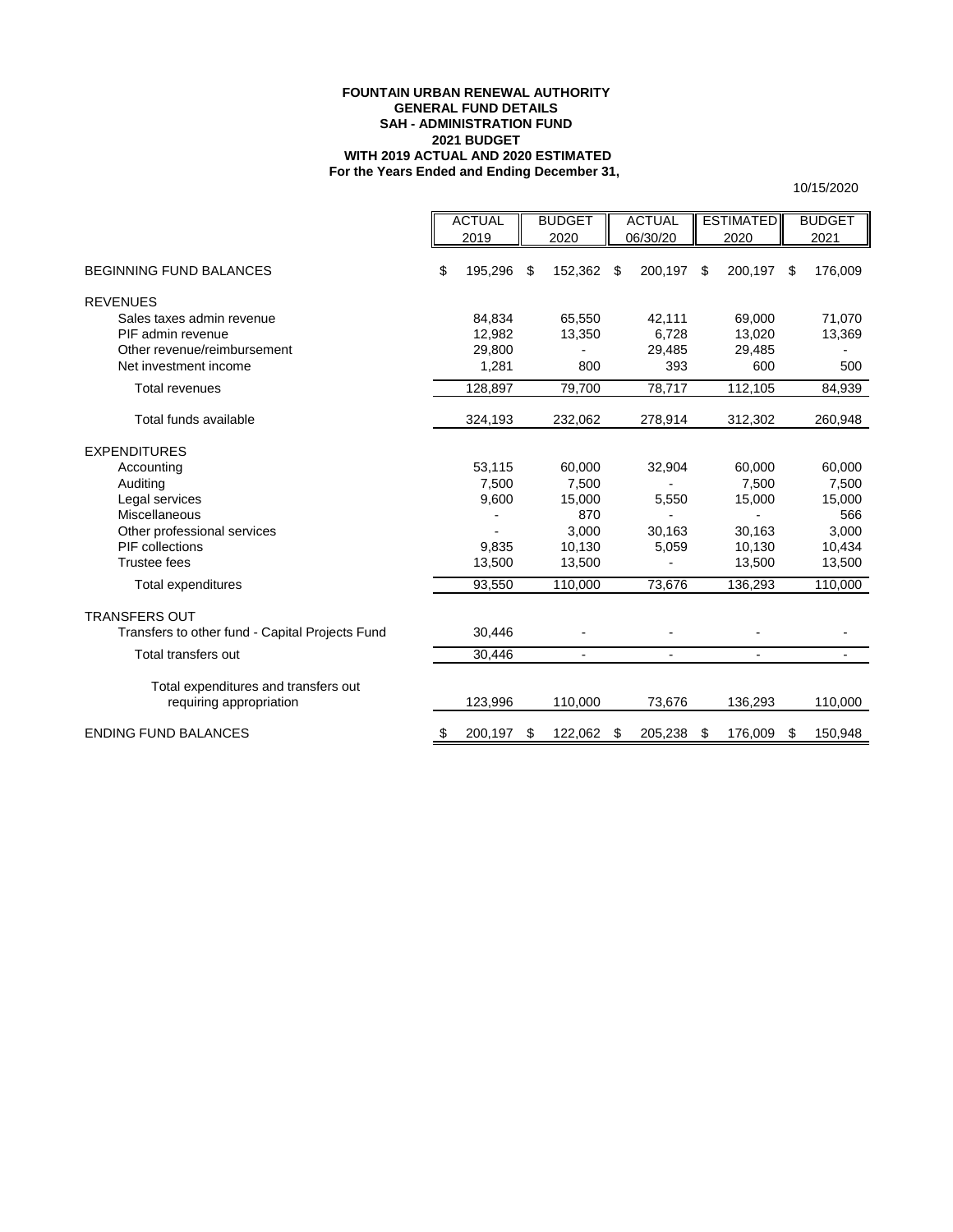### **FOUNTAIN URBAN RENEWAL AUTHORITY GENERAL FUND DETAILS OLD TOWN FUND 2021 BUDGET WITH 2019 ACTUAL AND 2020 ESTIMATED For the Years Ended and Ending December 31,**

|                                                                 | <b>ACTUAL</b><br>2019    |      | <b>BUDGET</b><br>2020 | <b>ACTUAL</b><br>06/30/20 |            | <b>ESTIMATED</b><br>2020 |                          | <b>BUDGET</b><br>2021 |       |
|-----------------------------------------------------------------|--------------------------|------|-----------------------|---------------------------|------------|--------------------------|--------------------------|-----------------------|-------|
| <b>BEGINNING FUND BALANCES</b>                                  | \$<br>4,352 $$$          |      | 4,352 $$$             |                           | $4,352$ \$ |                          | 4,352 $\sqrt{ }$         |                       | 4,352 |
| <b>REVENUES</b>                                                 |                          |      |                       |                           |            |                          |                          |                       |       |
| Total revenues                                                  | -                        |      | -                     |                           |            |                          |                          |                       |       |
| Total funds available                                           | 4,352                    |      | 4,352                 |                           | 4,352      |                          | 4,352                    |                       | 4,352 |
| <b>EXPENDITURES</b><br>RFQ/Gateway                              | $\overline{\phantom{0}}$ |      | $\overline{a}$        |                           |            |                          |                          |                       |       |
| Total expenditures                                              |                          |      | $\blacksquare$        |                           |            |                          | $\overline{\phantom{0}}$ |                       |       |
| Total expenditures and transfers out<br>requiring appropriation |                          |      | $\blacksquare$        |                           |            |                          |                          |                       |       |
| <b>ENDING FUND BALANCES</b>                                     | 4,352                    | - \$ | $4,352$ \$            |                           | $4,352$ \$ |                          | 4,352                    | - \$                  | 4,352 |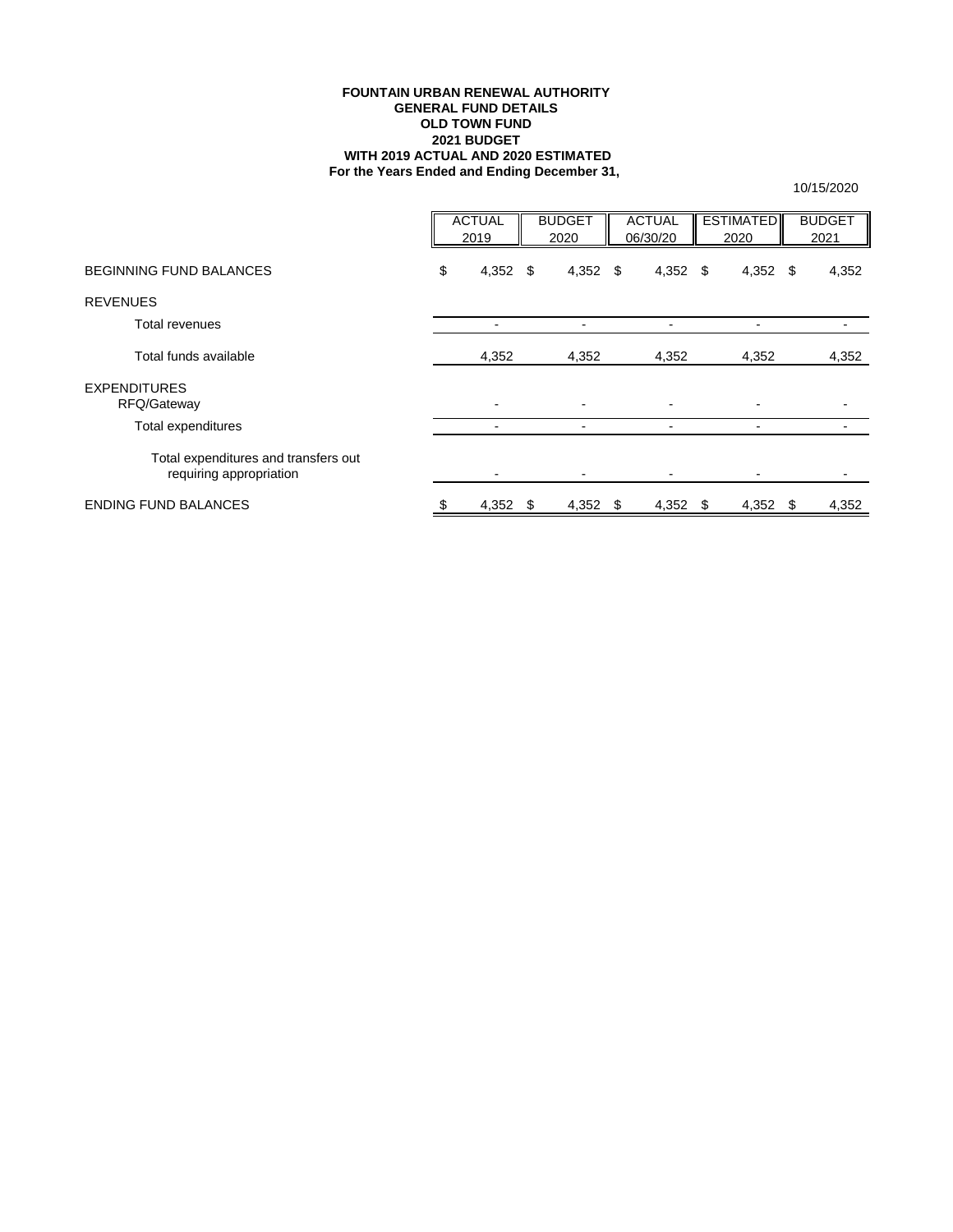### **FOUNTAIN URBAN RENEWAL AUTHORITY GENERAL FUND DETAILS INVESTMENT FUND 2021 BUDGET WITH 2019 ACTUAL AND 2020 ESTIMATED For the Years Ended and Ending December 31,**

10/15/2020

|                                                                 | <b>ACTUAL</b> | <b>BUDGET</b> | <b>ACTUAL</b>    | <b>ESTIMATED</b> | <b>BUDGET</b> |
|-----------------------------------------------------------------|---------------|---------------|------------------|------------------|---------------|
|                                                                 | 2019          | 2020          | 06/30/20         | 2020             | 2021          |
| <b>BEGINNING FUND BALANCES</b>                                  | \$<br>232,384 | \$<br>252,471 | \$<br>219,110 \$ | 219,110          | \$<br>243,420 |
| <b>REVENUES</b>                                                 |               |               |                  |                  |               |
| Property taxes - US 85                                          | 126,214       | 143,800       | 126,630          | 140,229          | 138,947       |
| Sales taxes - US 85                                             | 48,845        | 80,000        | 43,822           | 80,000           | 64,000        |
| Use taxes                                                       | 88,838        | 150,000       | 58,603           | 75,000           | 50,000        |
| Project support fees                                            |               | 15,000        |                  |                  | 15,000        |
| Net investment income                                           | 402           | 100           | (13)             |                  | 100           |
| <b>Total revenues</b>                                           | 264,299       | 388,900       | 229,042          | 295,229          | 268,047       |
| Total funds available                                           | 496,683       | 641,371       | 448,152          | 514,339          | 511,467       |
| <b>EXPENDITURES</b>                                             |               |               |                  |                  |               |
| Accounting                                                      | 18,137        | 25,000        | 7,807            | 25,000           | 25,000        |
| Bank fees                                                       | 238           | 500           | 228              | 500              | 500           |
| Contingency                                                     |               | 5,000         |                  |                  | 5,000         |
| County Treasurer's fees                                         | 1,894         | 2,157         | 1,907            | 2,103            | 2,084         |
| Legal                                                           | 9,370         | 55,000        |                  | 25,000           | 80,000        |
| Insurance and bonds                                             | 5,315         | 4,500         | 4,191            | 4,191            | 4,500         |
| Miscellaneous                                                   | 462           | 500           | 1,125            | 1,125            | 500           |
| Other professional services                                     | 431           | 4,000         | 2,698            | 4,000            | 4,000         |
| Intern/Staffing                                                 | 10,812        | 15,000        | 3,956            | 15,000           | 17,500        |
| Total expenditures                                              | 46,659        | 111,657       | 21,912           | 76,919           | 139,084       |
| <b>TRANSFERS OUT</b>                                            |               |               |                  |                  |               |
| <b>Property Fund</b>                                            | 230,914       | 98,500        | 46,225           | 194,000          | 109,000       |
| Total transfers out                                             | 230,914       | 98,500        | 46,225           | 194,000          | 109,000       |
| Total expenditures and transfers out<br>requiring appropriation | 277,573       | 210,157       | 68,137           | 270,919          | 248,084       |
| <b>ENDING FUND BALANCES</b>                                     | \$<br>219,110 | \$<br>431,214 | \$<br>380,015    | \$<br>243,420    | \$<br>263,383 |

No assurance provided. See summary of significant assumptions. 9 PRELIMINARY DRAFT - SUBJECT TO REVISION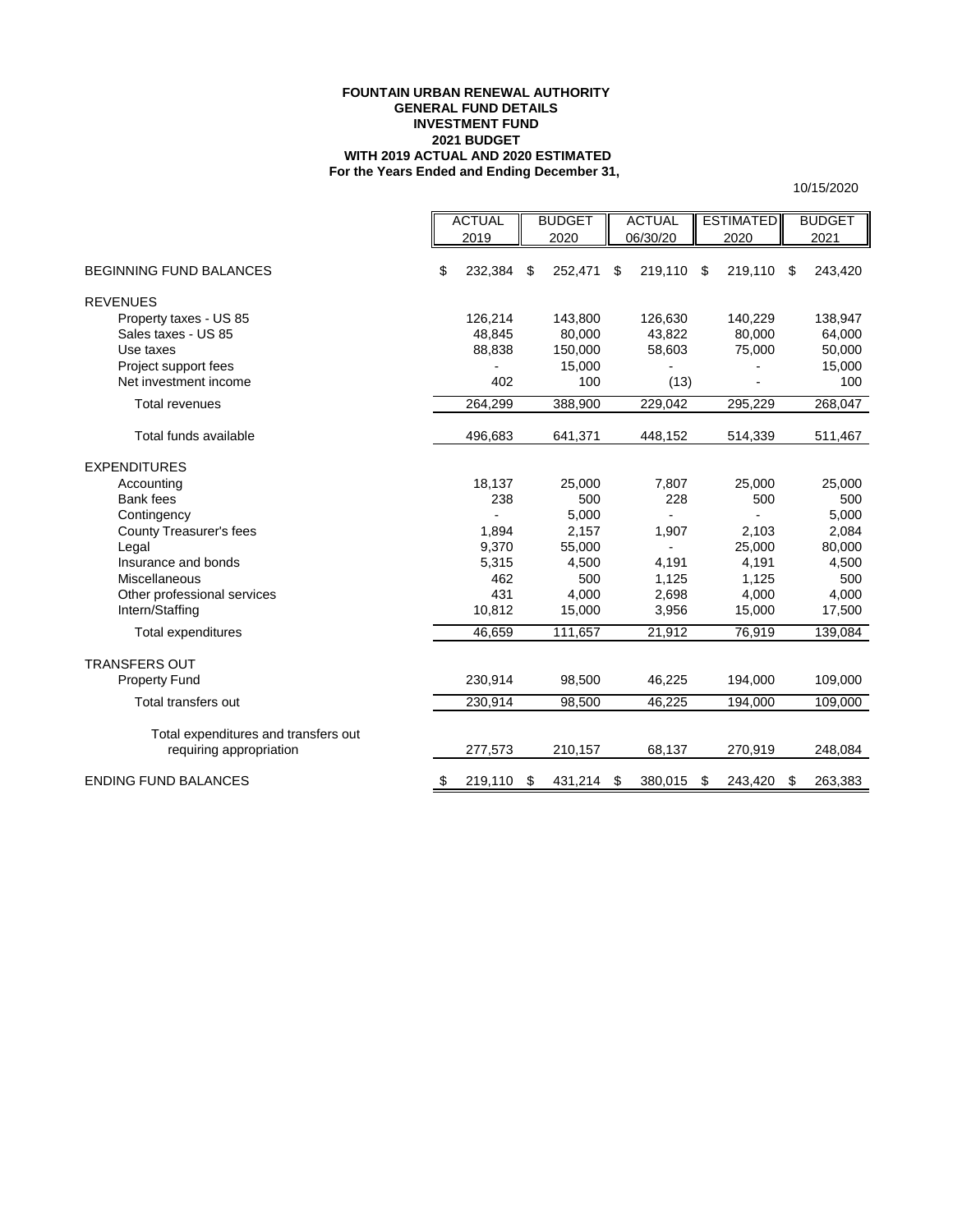### **FOUNTAIN URBAN RENEWAL AUTHORITY GENERAL FUND DETAILS PROPERTY FUND 2021 BUDGET WITH 2019 ACTUAL AND 2020 ESTIMATED For the Years Ended and Ending December 31,**

|                                             |    | <b>ACTUAL</b> | <b>BUDGET</b>    |    | <b>ACTUAL</b> | <b>ESTIMATED</b> | <b>BUDGET</b> |
|---------------------------------------------|----|---------------|------------------|----|---------------|------------------|---------------|
|                                             |    | 2019          | 2020             |    | 06/30/20      | 2020             | 2021          |
|                                             |    |               |                  |    |               |                  |               |
| <b>BEGINNING FUND BALANCES</b>              | \$ | 450,485       | \$<br>450,464 \$ |    | 458,828       | \$<br>458,828    | \$<br>450,103 |
| <b>REVENUES</b>                             |    |               |                  |    |               |                  |               |
| Rental/Lease income                         |    | 5,365         | 29,280           |    | 9,631         | 20,000           | 34,470        |
| Other revenue/reimbursements                |    | 6,479         |                  |    |               |                  |               |
| Net investment income                       |    | 2,906         |                  |    |               |                  |               |
| <b>Total revenues</b>                       |    | 14,750        | 29,280           |    | 9,631         | 20,000           | 34,470        |
| <b>TRANSFERS IN</b>                         |    |               |                  |    |               |                  |               |
| <b>Investment Fund</b>                      |    | 230,914       | 98,500           |    | 46,225        | 194,000          | 109,000       |
| Total transfers in                          |    | 230,914       | 98,500           |    | 46,225        | 194,000          | 109,000       |
| Total funds available                       |    | 696,149       | 578,244          |    | 514,684       | 672,828          | 593,573       |
| <b>EXPENDITURES</b>                         |    |               |                  |    |               |                  |               |
| <b>RBD</b> loan interest                    |    |               | 3,200            |    | 3,200         | 3,200            | 3,200         |
| Line of credit - interest                   |    | 12.001        | 11,000           |    | 6,517         | 11,000           | 11,000        |
| <b>CHFA</b> loan interest                   |    | 16,210        | 16,800           |    | 12,008        | 16,800           | 16,800        |
| Property repair and maintenance             |    |               | 2,500            |    | 1,450         | 2,500            | 2,500         |
| Property R&M - Illinois                     |    | 163,670       |                  |    |               |                  |               |
| Utility (gas, water, trash)                 |    | 13,865        |                  |    |               |                  |               |
| Contingency                                 |    | 1,276         | 10.000           |    | 25            | 25               | 10,000        |
| BNSF/City - parking lease                   |    | 4,276         | 3,200            |    |               | 3,200            | 3,200         |
| <b>Total expenditures</b>                   |    | 211,298       | 46,700           |    | 23,200        | 36,725           | 46,700        |
| <b>TRANSFERS OUT</b>                        |    |               |                  |    |               |                  |               |
| Transfers to other fund - Woodman Hall Fund |    | 26,023        | 81,000           |    | 33,003        | 186,000          | 96,000        |
| Total transfers out                         |    | 26,023        | 81,000           |    | 33,003        | 186,000          | 96,000        |
| Total expenditures and transfers out        |    |               |                  |    |               |                  |               |
| requiring appropriation                     |    | 237,321       | 127,700          |    | 56,203        | 222,725          | 142,700       |
| <b>ENDING FUND BALANCES</b>                 | \$ | 458,828       | \$<br>450,544    | \$ | 458,481       | \$<br>450,103    | \$<br>450,873 |
| <b>RESTRICTED CD BALANCE</b>                | s, | 450.000       | \$<br>450,000    | s, | 450,000       | \$<br>450,000    | \$<br>450,000 |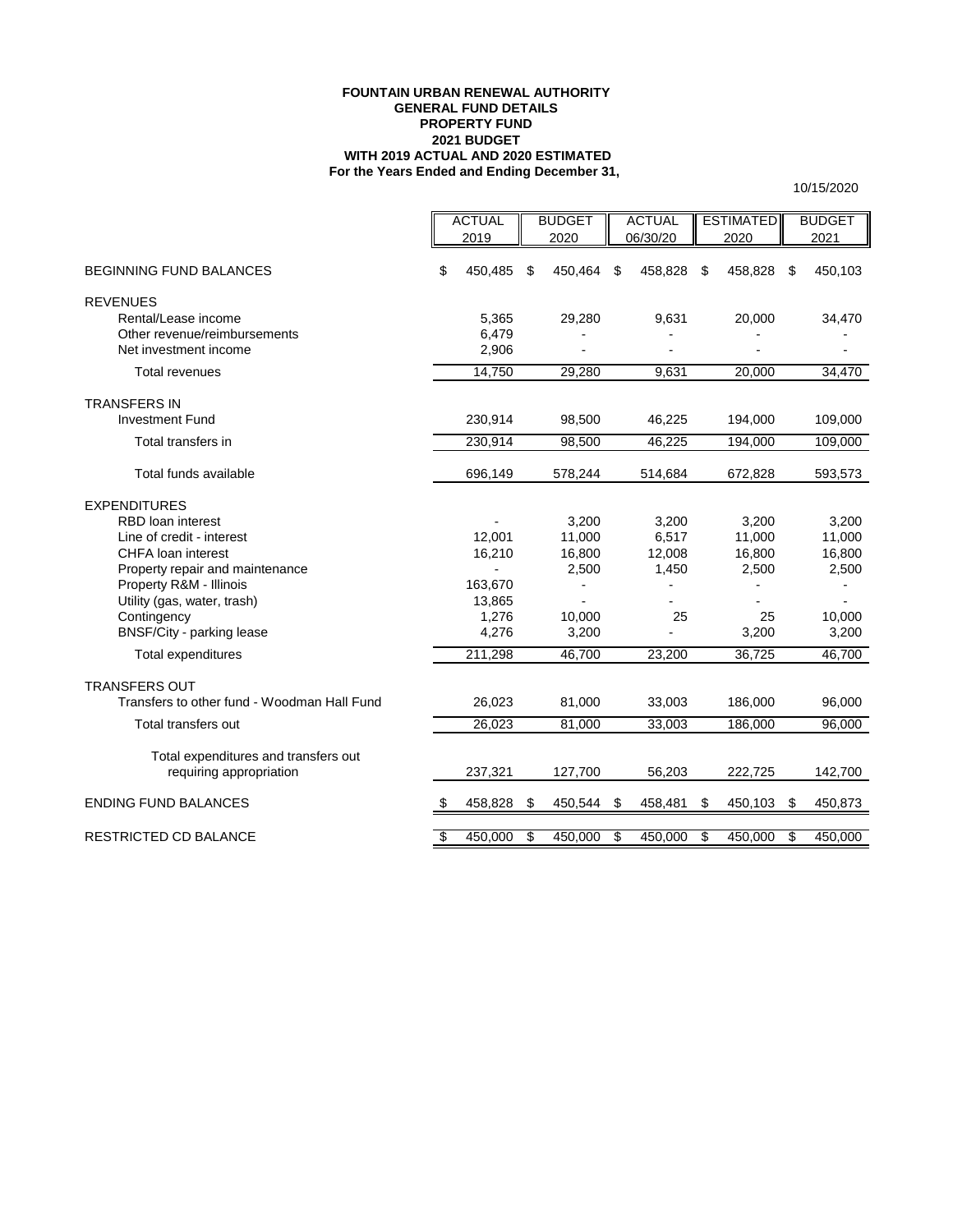### **For the Years Ended and Ending December 31, FOUNTAIN URBAN RENEWAL AUTHORITY GENERAL FUND DETAILS WOODMAN HALL FUND 2021 BUDGET WITH 2019 ACTUAL AND 2020 ESTIMATED**

|                                                                   | <b>ACTUAL</b><br>2019 | <b>BUDGET</b><br>2020 | <b>ACTUAL</b><br>06/30/20 | <b>ESTIMATED</b><br>2020 |                | <b>BUDGET</b><br>2021 |
|-------------------------------------------------------------------|-----------------------|-----------------------|---------------------------|--------------------------|----------------|-----------------------|
| <b>BEGINNING FUND BALANCES</b>                                    | \$                    | \$<br>844             | \$<br>10,504              | \$                       | 10,504         | \$<br>351             |
| <b>REVENUES</b>                                                   |                       |                       |                           |                          |                |                       |
| Rental/Lease income<br>Other revenue/reimbursements               | 24.274<br>180         | 27,600<br>150         | 6,954<br>100              |                          | 16.154<br>200  | 27,600<br>150         |
| Total revenues                                                    | 24,454                | 27,750                | 7,054                     |                          | 16,354         | 27,750                |
| <b>TRANSFERS IN</b>                                               |                       |                       |                           |                          |                |                       |
| Transfers from other funds - Property Fund                        | 26,023                | 81,000                | 33,003                    |                          | 186,000        | 96,000                |
| Total transfers in                                                | 26,023                | 81,000                | 33,003                    |                          | 186,000        | 96,000                |
| Total funds available                                             | 50,477                | 109,594               | 50,561                    |                          | 212,858        | 124,101               |
| <b>EXPENDITURES</b>                                               |                       |                       |                           |                          |                |                       |
| Miscellaneous                                                     | 45                    | 500                   | 121                       |                          | 500            | 1.500                 |
| Property R&M - Woodman Hall (Residential)                         | 2,199                 | 3,000                 | 8.100                     |                          | 10.000         | 3,000                 |
| Woodman Hall loan interest                                        | 16,348                | 15,000                | 7,036                     |                          | 15,000         | 15,000                |
| Woodman Hall loan principal<br>Property management - Woodman Hall | 6,882<br>1,985        | 8,500<br>2,200        | 4,389<br>450              |                          | 8,500<br>1,500 | 8,500<br>2,750        |
| <b>Utilities</b>                                                  |                       | 5.000                 | 4.246                     |                          | 8.000          | 8.000                 |
| Woodman Hall Ground Floor Renovation                              | 12,514                | 75,000                | 20,413                    |                          | 25,413         | 85,000                |
| Woodman Hall Stair Egress Upgrade                                 |                       |                       |                           |                          | 143,594        |                       |
| Total expenditures                                                | 39,973                | 109,200               | 44,755                    |                          | 212,507        | 123,750               |
| Total expenditures and transfers out                              |                       |                       |                           |                          |                |                       |
| requiring appropriation                                           | 39,973                | 109,200               | 44,755                    |                          | 212,507        | 123,750               |
| <b>ENDING FUND BALANCES</b>                                       | \$<br>10,504          | \$<br>394             | \$<br>5,806               | \$                       | 351            | \$<br>351             |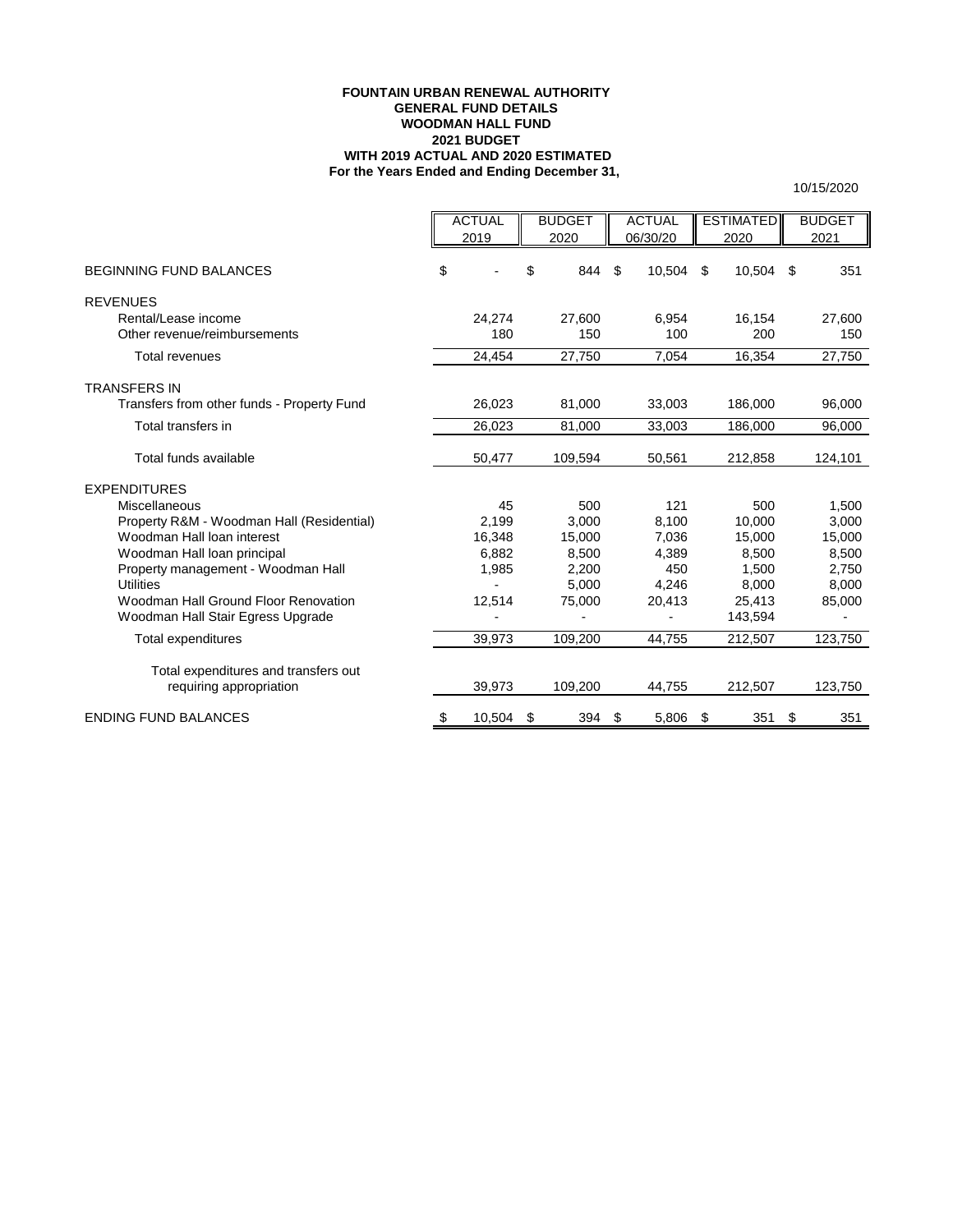# **FOUNTAIN URBAN RENEWAL AUTHORITY DEBT SERVICE FUND - SUMMARY 2021 BUDGET WITH 2019 ACTUAL AND 2020 ESTIMATED For the Years Ended and Ending December 31,**

|                                      | <b>ACTUAL</b>   | <b>BUDGET</b> | <b>ACTUAL</b> | <b>ESTIMATED</b>             | <b>BUDGET</b>   |
|--------------------------------------|-----------------|---------------|---------------|------------------------------|-----------------|
|                                      | 2019            | 2020          | 06/30/20      | 2020                         | 2021            |
|                                      |                 |               |               |                              |                 |
| <b>BEGINNING FUND BALANCES</b>       | \$5,286,604     | \$5,414,916   | \$5,185,714   | 5,185,714<br>\$              | 4,974,614<br>\$ |
|                                      |                 |               |               |                              |                 |
| <b>REVENUES</b>                      |                 |               |               |                              |                 |
| Public improvement fees              | 419,750         | 445,000       | 217,539       | 434,000                      | 445,620         |
| Sales taxes                          | 2,109,980       | 2,185,000     | 1,173,789     | 2,300,000                    | 2,369,000       |
| Transportation sales taxes           | 632,994         | 652,000       | 187,806       | 400,000                      | 412,000         |
| Net investment income                | 97,599          | 101,500       | 24,145        | 40,750                       | 29,500          |
| <b>Total revenues</b>                | 3,260,323       | 3,383,500     | 1,603,279     | 3,174,750                    | 3,256,120       |
| <b>TRANSFERS IN</b>                  |                 |               |               |                              |                 |
| Capital Projects Fund                | 144,575         | 80,000        | 27,514        | 35,000                       | 30,000          |
|                                      |                 |               |               |                              |                 |
| Total transfers in                   | 144,575         | 80,000        | 27,514        | 35,000                       | 30,000          |
| Total funds available                | 8,691,502       | 8,878,416     | 6,816,507     | 8,395,464                    | 8,260,734       |
|                                      |                 |               |               |                              |                 |
| <b>EXPENDITURES</b>                  |                 |               |               |                              |                 |
| Bond interest - Series 2015A         | 2,116,638       | 2,101,900     | 1,044,088     | 2,101,900                    | 2,090,000       |
| Bond principal - Series 2015A        | 800,000         | 625,000       | 155,000       | 625,000                      | 645,000         |
| Bond interest - Series 2015B         | 351,050         | 348,950       | 175,525       | 348,950                      | 345,000         |
| Bond principal - Series 2015B        |                 | 45,000        |               | 45,000                       | 50,000          |
| Bond interest - Series 2014C         | 238,100         | 258,500       | 160,450       | 300,000                      | 315,000         |
| Contingency                          |                 | 9,150         |               |                              | 10,000          |
| Total expenditures                   | 3,505,788       | 3,388,500     | 1,535,063     | 3,420,850                    | 3,455,000       |
|                                      |                 |               |               |                              |                 |
| Total expenditures and transfers out |                 |               |               |                              |                 |
| requiring appropriation              | 3,505,788       | 3,388,500     | 1,535,063     | 3,420,850                    | 3,455,000       |
| <b>ENDING FUND BALANCES</b>          | 5,185,714<br>\$ | \$5,489,916   | \$5,281,444   | \$4,974,614                  | \$4,805,734     |
|                                      |                 |               |               |                              |                 |
| REQUIRED RESERVE - SERIES 2015A      | 3,229,125<br>\$ | \$3,229,125   | \$3,229,125   | 3,229,125<br>\$              | 3,229,125<br>\$ |
| REQUIRED RESERVE - SERIES 2015B      | 507,000         | 507,000       | 507,000       | 507,000                      | 507,000         |
| <b>TOTAL RESERVE</b>                 | \$3,736,125     | \$3,736,125   | \$3,736,125   | $\overline{\$}$<br>3,736,125 | \$3,736,125     |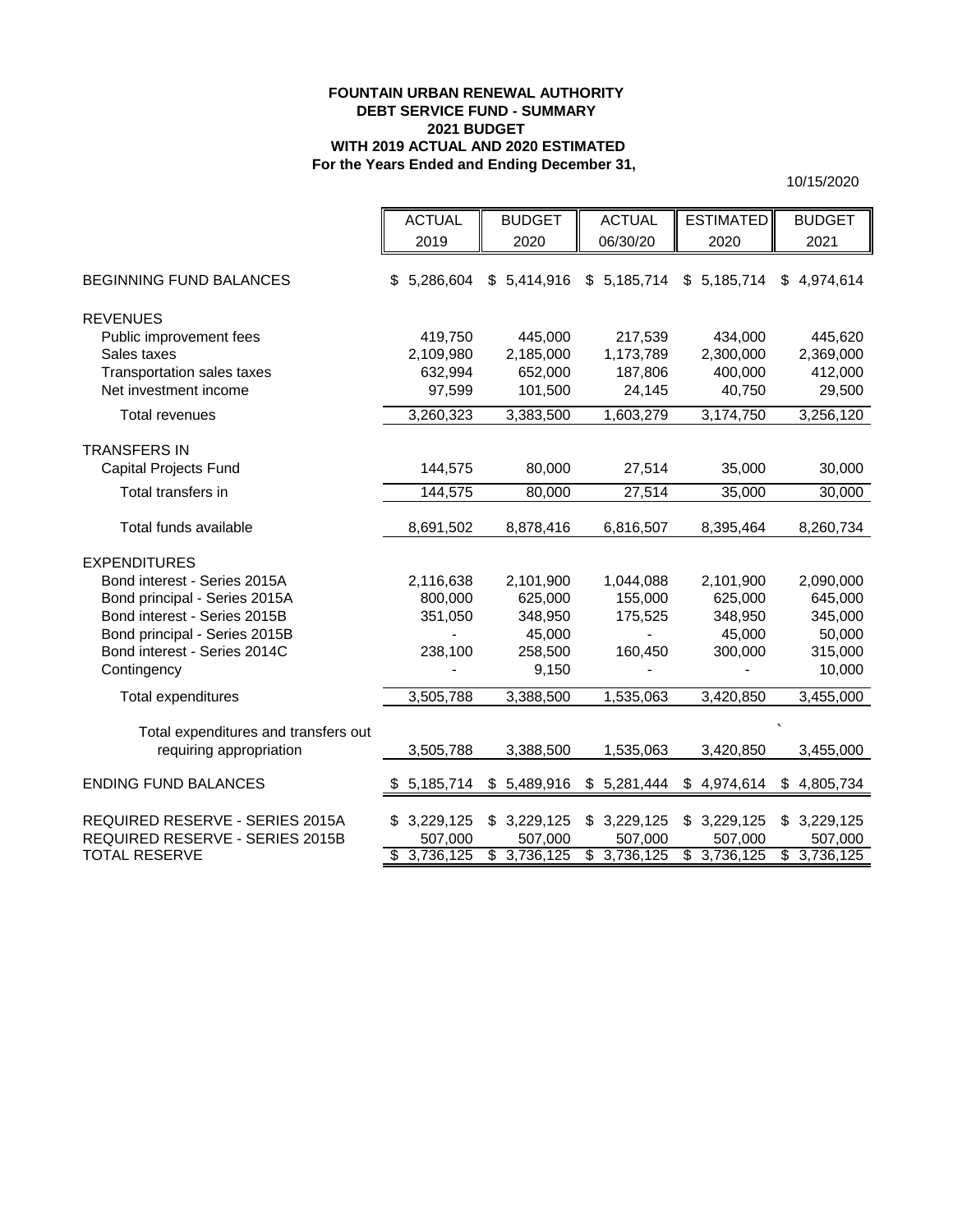### **FOUNTAIN URBAN RENEWAL AUTHORITY DEBT SERVICE FUND SERIES 2014C 2021 BUDGET WITH 2019 ACTUAL AND 2020 ESTIMATED For the Years Ended and Ending December 31,**

|                                      | <b>ACTUAL</b><br>2019 |         | <b>BUDGET</b><br>2020 |         | <b>ACTUAL</b><br>06/30/20 |         | <b>ESTIMATED</b><br>2020 |         | <b>BUDGET</b><br>2021 |         |
|--------------------------------------|-----------------------|---------|-----------------------|---------|---------------------------|---------|--------------------------|---------|-----------------------|---------|
|                                      |                       |         |                       |         |                           |         |                          |         |                       |         |
| <b>BEGINNING FUND BALANCES</b>       | \$                    | 90,462  | \$                    | 90,462  | \$                        | 129,839 | \$                       | 129,839 | S                     | 134,589 |
| <b>REVENUES</b>                      |                       |         |                       |         |                           |         |                          |         |                       |         |
| Public improvement fees              |                       | 54,258  |                       | 57,000  |                           | 27,371  |                          | 54,000  |                       | 55,620  |
| Sales taxes                          |                       | 221,781 |                       | 200,000 |                           | 146,913 |                          | 250,000 |                       | 257,500 |
| Net investment income                |                       | 1,438   |                       | 1,500   |                           | 553     |                          | 750     |                       | 500     |
| <b>Total revenues</b>                |                       | 277,477 |                       | 258,500 |                           | 174,837 |                          | 304,750 |                       | 313,620 |
| Total funds available                |                       | 367,939 |                       | 348,962 |                           | 304,676 |                          | 434,589 |                       | 448,209 |
| <b>EXPENDITURES</b>                  |                       |         |                       |         |                           |         |                          |         |                       |         |
| Bond interest - Series 2014C         |                       | 238,100 |                       | 258,500 |                           | 160,450 |                          | 300,000 |                       | 315,000 |
| Total expenditures                   |                       | 238,100 |                       | 258,500 |                           | 160,450 |                          | 300,000 |                       | 315,000 |
| Total expenditures and transfers out |                       |         |                       |         |                           |         |                          |         |                       |         |
| requiring appropriation              |                       | 238,100 |                       | 258,500 |                           | 160,450 |                          | 300,000 |                       | 315,000 |
| <b>ENDING FUND BALANCES</b>          | \$                    | 129,839 | S                     | 90,462  | S                         | 144,226 | -S                       | 134,589 | S                     | 133,209 |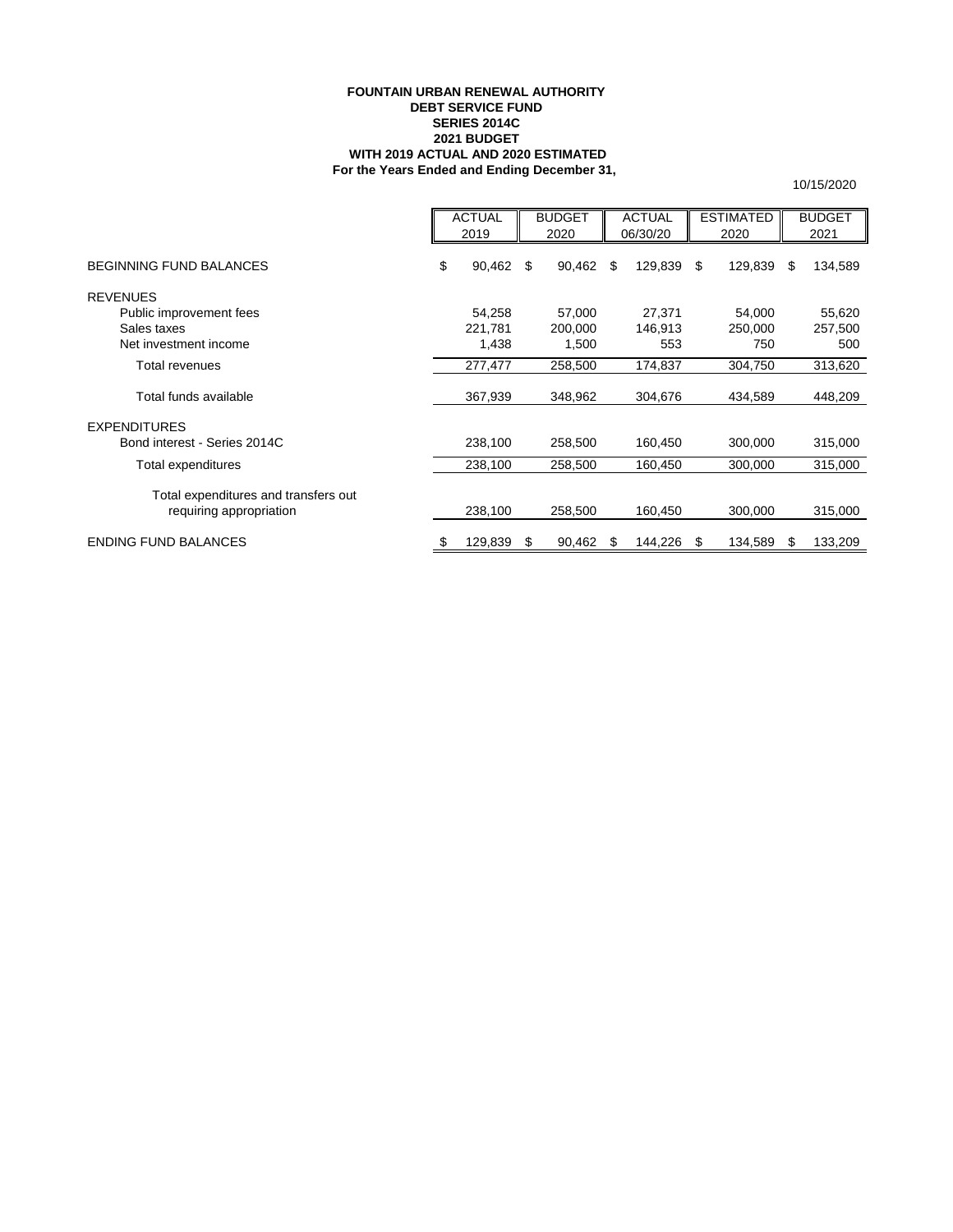### **FOUNTAIN URBAN RENEWAL AUTHORITY DEBT SERVICE FUND SERIES 2015A 2021 BUDGET WITH 2019 ACTUAL AND 2020 ESTIMATED For the Years Ended and Ending December 31,**

|                                      | <b>ACTUAL</b>   | <b>BUDGET</b> | <b>ACTUAL</b> | <b>ESTIMATED</b> | <b>BUDGET</b> |
|--------------------------------------|-----------------|---------------|---------------|------------------|---------------|
|                                      | 2019            | 2020          | 06/30/20      | 2020             | 2021          |
| <b>BEGINNING FUND BALANCES</b>       | \$4,569,748     | \$4,699,610   | \$4,403,024   | \$<br>4,403,024  | \$4,196,124   |
| <b>REVENUES</b>                      |                 |               |               |                  |               |
| Sales taxes                          | 1,888,199       | 1,985,000     | 1,026,876     | 2,050,000        | 2,111,500     |
| Tansportation sales taxes            | 632.994         | 652,000       | 187,806       | 400.000          | 412,000       |
| Net investment income                | 84,146          | 90,000        | 20,459        | 35,000           | 25,000        |
| <b>Total revenues</b>                | 2,605,339       | 2,727,000     | 1,235,141     | 2,485,000        | 2,548,500     |
| <b>TRANSFERS IN</b>                  |                 |               |               |                  |               |
| Capital Projects Fund                | 144.575         | 80,000        | 27,514        | 35,000           | 30,000        |
| Total transfers in                   | 144,575         | 80,000        | 27,514        | 35,000           | 30,000        |
| Total funds available                | 7,319,662       | 7,506,610     | 5,665,679     | 6,923,024        | 6,774,624     |
| <b>EXPENDITURES</b>                  |                 |               |               |                  |               |
| Bond interest - Series 2015A         | 2,116,638       | 2,101,900     | 1,044,088     | 2,101,900        | 2,090,000     |
| Bond principal - Series 2015A        | 800.000         | 625,000       | 155,000       | 625,000          | 645,000       |
| Contingency                          |                 | 3,100         |               |                  | 5,000         |
| Total expenditures                   | 2,916,638       | 2,730,000     | 1,199,088     | 2,726,900        | 2,740,000     |
| Total expenditures and transfers out |                 |               |               |                  |               |
| requiring appropriation              | 2,916,638       | 2,730,000     | 1,199,088     | 2,726,900        | 2,740,000     |
| <b>ENDING FUND BALANCES</b>          | 4,403,024<br>S. | \$4,776,610   | \$4,466,591   | \$<br>4,196,124  | \$4,034,624   |
| REQUIRED RESERVE - SERIES 2015A      | \$3,229,125     | \$3,229,125   | \$3,229,125   | \$<br>3,229,125  | \$3,229,125   |
| <b>TOTAL RESERVE</b>                 | \$3,229,125     | \$3,229,125   | \$3,229,125   | 3,229,125<br>\$  | \$3,229,125   |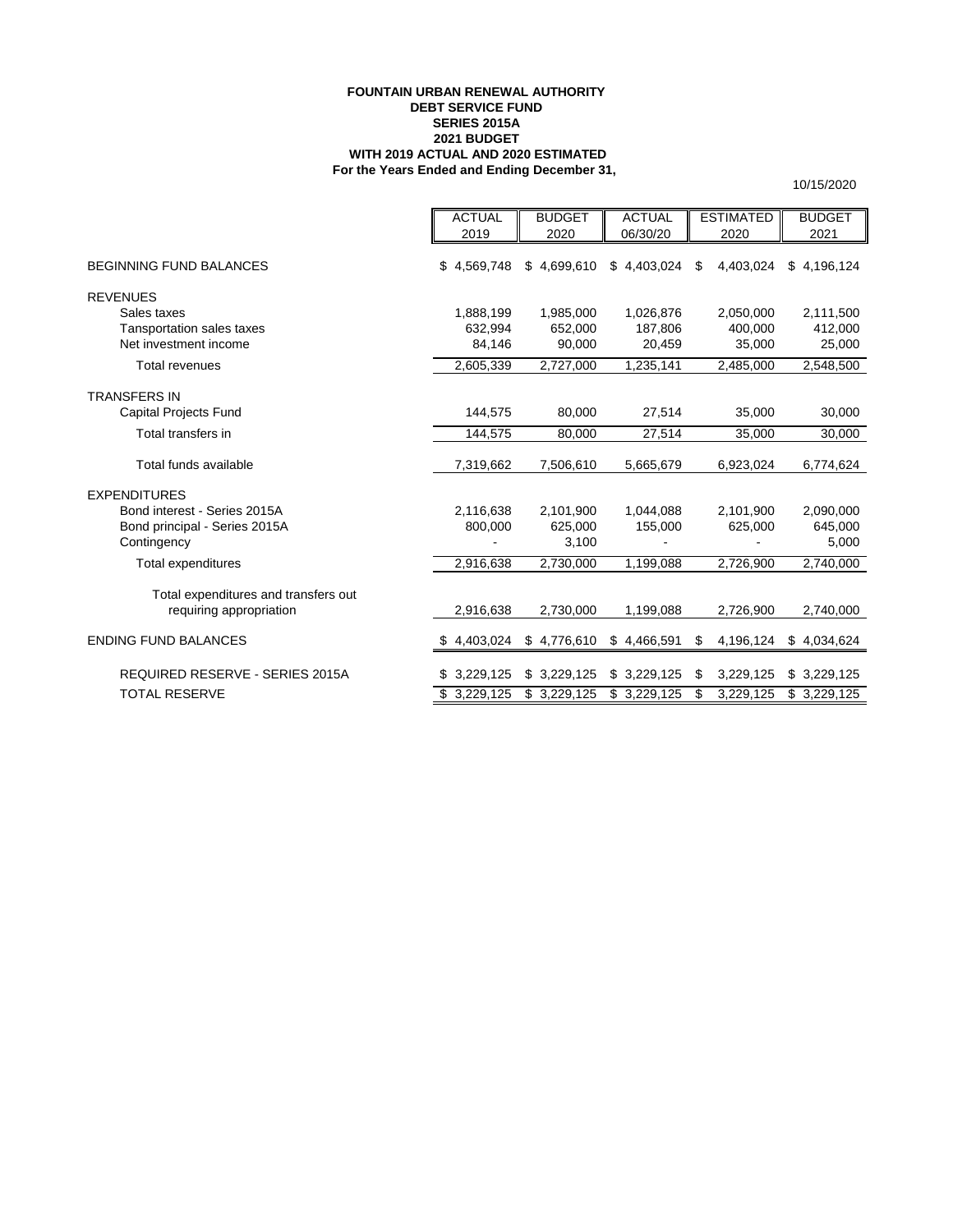### **FOUNTAIN URBAN RENEWAL AUTHORITY DEBT SERVICE FUND SERIES 2015B 2021 BUDGET WITH 2019 ACTUAL AND 2020 ESTIMATED For the Years Ended and Ending December 31,**

|                                      | <b>ACTUAL</b> |           | <b>BUDGET</b> |           | <b>ACTUAL</b> |          | <b>ESTIMATED</b> |           | <b>BUDGET</b> |           |
|--------------------------------------|---------------|-----------|---------------|-----------|---------------|----------|------------------|-----------|---------------|-----------|
|                                      |               | 2019      |               | 2020      |               | 06/30/20 |                  | 2020      |               | 2021      |
| <b>BEGINNING FUND BALANCES</b>       | \$            | 626,394   | \$            | 624,844   | \$            | 652,851  | \$               | 652,851   | S             | 643,901   |
| <b>REVENUES</b>                      |               |           |               |           |               |          |                  |           |               |           |
| Public improvement fees              |               | 365,492   |               | 388,000   |               | 190,168  |                  | 380,000   |               | 390,000   |
| Net investment income                |               | 12,015    |               | 10,000    |               | 3,133    |                  | 5,000     |               | 4,000     |
| Total revenues                       |               | 377,507   |               | 398,000   |               | 193,301  |                  | 385,000   |               | 394,000   |
| Total funds available                |               | 1,003,901 |               | 1,022,844 |               | 846,152  |                  | 1,037,851 |               | 1,037,901 |
| <b>EXPENDITURES</b>                  |               |           |               |           |               |          |                  |           |               |           |
| Bond interest - Series 2015B         |               | 351,050   |               | 348,950   |               | 175,525  |                  | 348,950   |               | 345,000   |
| Bond principal - Series 2015B        |               |           |               | 45.000    |               |          |                  | 45,000    |               | 50,000    |
| Contingency                          |               |           |               | 6,050     |               |          |                  |           |               | 5,000     |
| Total expenditures                   |               | 351,050   |               | 400,000   |               | 175,525  |                  | 393,950   |               | 400,000   |
| Total expenditures and transfers out |               |           |               |           |               |          |                  |           |               |           |
| requiring appropriation              |               | 351,050   |               | 400,000   |               | 175,525  |                  | 393,950   |               | 400,000   |
| <b>ENDING FUND BALANCES</b>          | S             | 652,851   | \$            | 622,844   | \$            | 670,627  | \$               | 643,901   | S             | 637,901   |
| REQUIRED RESERVE - SERIES 2015B      | \$            | 507,000   | \$            | 507,000   | \$            | 507,000  | \$               | 507,000   | \$            | 507,000   |
| <b>TOTAL RESERVE</b>                 | \$            | 507,000   | \$            | 507,000   | \$            | 507,000  | \$               | 507,000   | \$            | 507,000   |